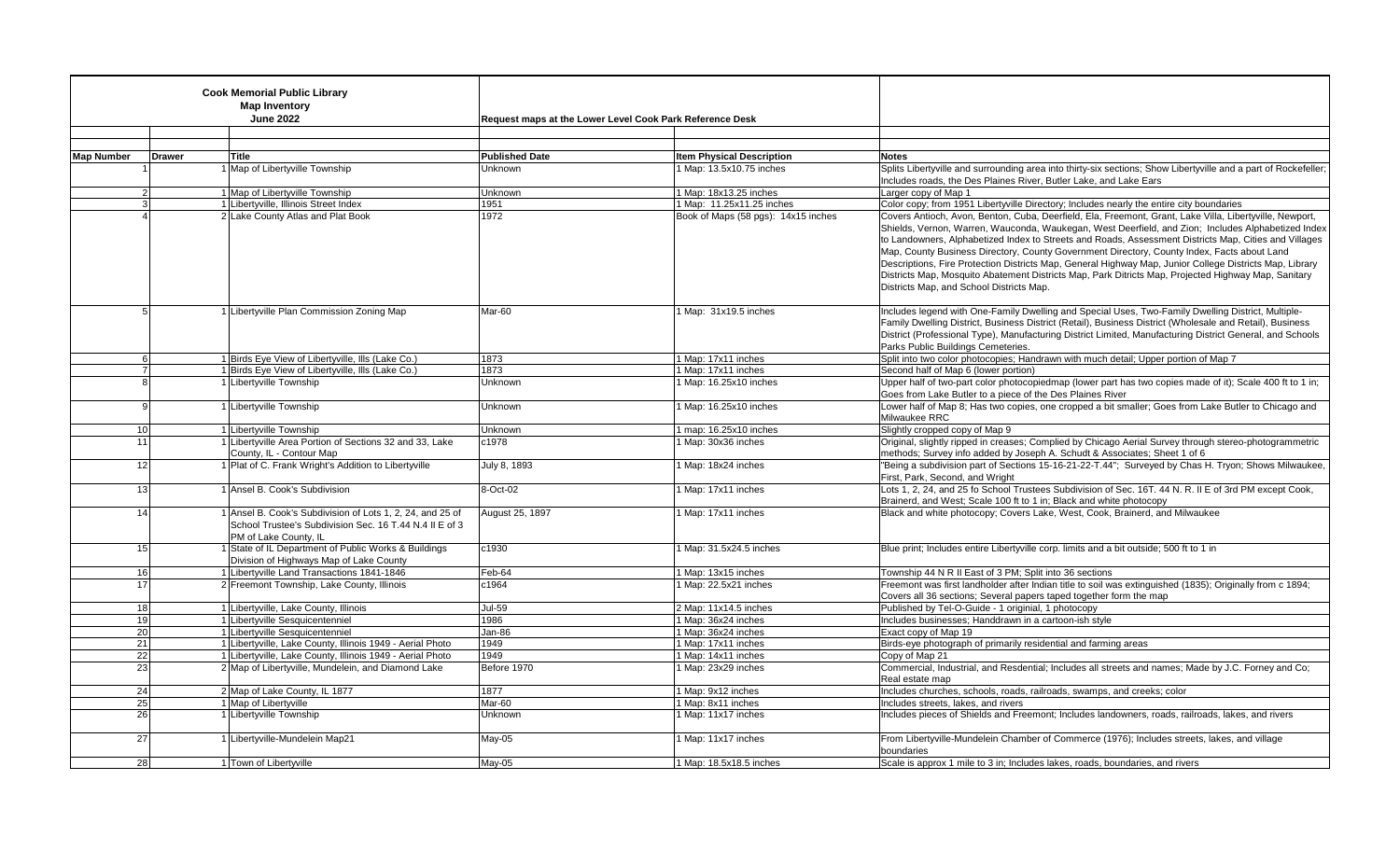| <b>Cook Memorial Public Library</b><br><b>Map Inventory</b><br><b>June 2022</b> |               |                                                         | Request maps at the Lower Level Cook Park Reference Desk |                                  |                                                                                                                                                                                                                                                                                                                                                                                                                                                                                                                                                                                                                                                                                                                                                                                                                                                                                                                                                                                                                                                                                                                                       |
|---------------------------------------------------------------------------------|---------------|---------------------------------------------------------|----------------------------------------------------------|----------------------------------|---------------------------------------------------------------------------------------------------------------------------------------------------------------------------------------------------------------------------------------------------------------------------------------------------------------------------------------------------------------------------------------------------------------------------------------------------------------------------------------------------------------------------------------------------------------------------------------------------------------------------------------------------------------------------------------------------------------------------------------------------------------------------------------------------------------------------------------------------------------------------------------------------------------------------------------------------------------------------------------------------------------------------------------------------------------------------------------------------------------------------------------|
| <b>Map Number</b>                                                               | <b>Drawer</b> | Title                                                   | <b>Published Date</b>                                    | <b>Item Physical Description</b> | <b>Notes</b>                                                                                                                                                                                                                                                                                                                                                                                                                                                                                                                                                                                                                                                                                                                                                                                                                                                                                                                                                                                                                                                                                                                          |
| 29                                                                              |               | 1 Libert wille                                          | 1920                                                     | 1 Map: 11x9 inches               | Includes sections, lakes, rivers, roads, and plot owners                                                                                                                                                                                                                                                                                                                                                                                                                                                                                                                                                                                                                                                                                                                                                                                                                                                                                                                                                                                                                                                                              |
| 30                                                                              |               | 1 Map of Libertyville and Parts of Freemont and Shields | 1873                                                     | 1 Map: 11x17 inches              | All of Libertyville, parts of Freemont and Shields; Includes plot owners, rivers, lakes, and roads                                                                                                                                                                                                                                                                                                                                                                                                                                                                                                                                                                                                                                                                                                                                                                                                                                                                                                                                                                                                                                    |
| 31                                                                              |               | 1 Map of Libertyville                                   | 1885                                                     | 1 Map: 11x17 inches              | Scale 1 mile to 2 in; Includes railroads, roads, landowners, lakes, rivers, school houses, churches,                                                                                                                                                                                                                                                                                                                                                                                                                                                                                                                                                                                                                                                                                                                                                                                                                                                                                                                                                                                                                                  |
|                                                                                 |               |                                                         |                                                          |                                  | houses, and cemeteries                                                                                                                                                                                                                                                                                                                                                                                                                                                                                                                                                                                                                                                                                                                                                                                                                                                                                                                                                                                                                                                                                                                |
| 32                                                                              |               | 1 Map of Libertyville                                   | 1885                                                     | 1 Map: 8.5x14 inches             | Lower half of Map 31                                                                                                                                                                                                                                                                                                                                                                                                                                                                                                                                                                                                                                                                                                                                                                                                                                                                                                                                                                                                                                                                                                                  |
| 33                                                                              |               | 1 Map No. 10 Libertyville Township                      | 1926                                                     | 1 Map: 11x16.5 inches            | Includes landowners, rivers, lakes, roads, schools, churches, and cemeteries; Published by Thrift Press                                                                                                                                                                                                                                                                                                                                                                                                                                                                                                                                                                                                                                                                                                                                                                                                                                                                                                                                                                                                                               |
| 34                                                                              |               | 1 Libertyville Map                                      | 1960                                                     | 1 Map: 11x17 inches              | Right side - Includes roads, highways, interstates, landowners, lakes, and rivers                                                                                                                                                                                                                                                                                                                                                                                                                                                                                                                                                                                                                                                                                                                                                                                                                                                                                                                                                                                                                                                     |
| 35 <sup>1</sup>                                                                 |               | 1 Libertyville Map                                      | 1960                                                     | 1 Map: 11x17 inches              | Left side - Includes roads, rivers, lakes, and landowners/subdivisions                                                                                                                                                                                                                                                                                                                                                                                                                                                                                                                                                                                                                                                                                                                                                                                                                                                                                                                                                                                                                                                                |
| 36 <sup>l</sup>                                                                 |               | 1 Map of Libertyville                                   | 1967                                                     | 1 Map: 11x17 inches              | Top of #37 - Township plat map                                                                                                                                                                                                                                                                                                                                                                                                                                                                                                                                                                                                                                                                                                                                                                                                                                                                                                                                                                                                                                                                                                        |
| 37                                                                              |               | 1 Map of Libertyville                                   | 1967                                                     | 1 Map: 11x14 inches              | Bottom of #36 - Township plat map                                                                                                                                                                                                                                                                                                                                                                                                                                                                                                                                                                                                                                                                                                                                                                                                                                                                                                                                                                                                                                                                                                     |
| 38                                                                              |               | 2 Chicago                                               | Reproduced from 1853                                     | 1 Map: 11x8.5 inches             | Includes boundaries of wards, rail roads, streets, rivers, Lake Michigan, and cemeteries; Reproduced                                                                                                                                                                                                                                                                                                                                                                                                                                                                                                                                                                                                                                                                                                                                                                                                                                                                                                                                                                                                                                  |
|                                                                                 |               |                                                         |                                                          |                                  | from an original 1853 map by Jonathan Sheppard Books, Albany, New York                                                                                                                                                                                                                                                                                                                                                                                                                                                                                                                                                                                                                                                                                                                                                                                                                                                                                                                                                                                                                                                                |
| 39                                                                              |               | 2 Lake County Illinois                                  | 193?                                                     | 1 Map: 11x13 inches              | Includes Antioch, Newport, warren, Avon, Wauconda, Fremont, Libertville, Shields, Wauikegan, Zion,<br>Benton, Lake Forest, Highland, Ela, Cuba, Wauconda, Grant, and Lake Villa; Includes lakes, rivers,<br>sections of counties, coordinates, interstates, and highways; From the Plat Book of Lake County Illinois<br>(Published by W.W. Hixson & Company, Rockford, IL)                                                                                                                                                                                                                                                                                                                                                                                                                                                                                                                                                                                                                                                                                                                                                            |
| 40                                                                              |               | 2 General Highway Map Lake County Illinois              | 1977                                                     | 1 Map: 18x24 inches              | Includes roads and streets (specifying whether they are marked routes, paved, divided, bituminous high<br>type, gravel or stone, soil surface, graded, drained, unimproved, federal-aid primary route, federal-aid<br>secondary, or county highway), cities and villages (specifying county seats and insets of congested<br>areas), structures navigation and drainage (specifying highway bridges over twenty feet clear span, fords<br>over twenty feet in length, free ferries, docks, piers, landings, toll ferries, drainage ditches or dredged<br>streams, canals, and levees), boundaries lines and screens (specifying civil township or road districts,<br>forest preserve or park areas, military reservations, and strip mine or mine waste area), airports<br>(specifying scheduled service, military, seaplane base, and other), and cultural features (specifying fire<br>departments, schools, post offices, tool plazas, and weight stations); Preparedby Department of<br>Transportation Office of Policyand Planning in cooperation with the U.S. Deartment of Transportation<br>Federal Highway of Administration |
| 41                                                                              |               | 1 Libertyville                                          | 193?                                                     | 1 Map: 10.5x11 inches            | Includes landowners, rivers, lakes, townships, lakes, and sections; Part of Plat Book of Lake County<br>Illinois (Published by W.W. Hixson & Company, Rockford, IL)                                                                                                                                                                                                                                                                                                                                                                                                                                                                                                                                                                                                                                                                                                                                                                                                                                                                                                                                                                   |
| 42                                                                              |               | 2 Map of Mundelein                                      | Mar-61                                                   | 1 Map: 8.5x11 inches             | Includes streets, boundaries, lakes, and railroads                                                                                                                                                                                                                                                                                                                                                                                                                                                                                                                                                                                                                                                                                                                                                                                                                                                                                                                                                                                                                                                                                    |
| 43                                                                              |               | 2 Gray's Atlas Map of Chicago                           | 1873                                                     | 1 Map: 18x24 inches              | Includes lakes, streets, rails, rivers, sections, and cemeteries; Reproduced from an original 19th century<br>map by Jonathan Sheppard Books, Albany, New York                                                                                                                                                                                                                                                                                                                                                                                                                                                                                                                                                                                                                                                                                                                                                                                                                                                                                                                                                                        |
| 44                                                                              |               | 1 Plat of Survey of State Aid Route 41                  | 1952                                                     | 1 Map: 11x17 inches              | Includes roads and land plots; Scale 100 ft to 1 in; Through the north half of sections 22 and 23 T.44 N E<br>II 3 PM, Lake County, Illinois. Shows parts of Allen F. Moore's Thonbury Village Estates & Ridgeway's<br>Thornbury Village Estates.                                                                                                                                                                                                                                                                                                                                                                                                                                                                                                                                                                                                                                                                                                                                                                                                                                                                                     |
| 45                                                                              |               | 2 Map of Lake County Illinois                           | 1861                                                     | 1 Map: 36x48 inches              | By George Hale (County Surveyor) and J.N. Truesdell (Clerk of the Circuit Court); Includes Lakes,<br>townships, railroads, rivers, forests, landowners, historical statistics, a picture of the public square in<br>Waukegan, table of distances, and statistics                                                                                                                                                                                                                                                                                                                                                                                                                                                                                                                                                                                                                                                                                                                                                                                                                                                                      |
| 46                                                                              |               | 2 General Highway Map Lake County Illinois              | 1968?                                                    | 1 Map: 27x18 inches              | Prepared by the Department of Transportation Office of Policy and Planning in cooperation with the U.S.<br>Department of Transportation Federal Highway Adminstration; Includes Boundary Lines and Screens,<br>Roads and Roadway Features, Navigation Drainage and Structures, Airports and Railroads, Cities and<br>Villages, and Cultural Features                                                                                                                                                                                                                                                                                                                                                                                                                                                                                                                                                                                                                                                                                                                                                                                  |
| 47                                                                              |               | 2 Map of Lake County Illinois                           | 1876                                                     | 1 Map: 11x8.5 inches             | Contains 280 acre numbers, 26 section numbers, mills, cemeteries, schools, churches, wagon roads,<br>farm houses, rivers, and lakes; From the 1876 Illinois Atlas by Union Atlas Company                                                                                                                                                                                                                                                                                                                                                                                                                                                                                                                                                                                                                                                                                                                                                                                                                                                                                                                                              |
| 48                                                                              |               | 2 Map of Lake County Illinois                           | 1861                                                     | 1 Map: 11x17 inches              | A printed copy of a slightly ripped, water-stained edition from proquest historicmapworks.com; Details are<br>very, very small.                                                                                                                                                                                                                                                                                                                                                                                                                                                                                                                                                                                                                                                                                                                                                                                                                                                                                                                                                                                                       |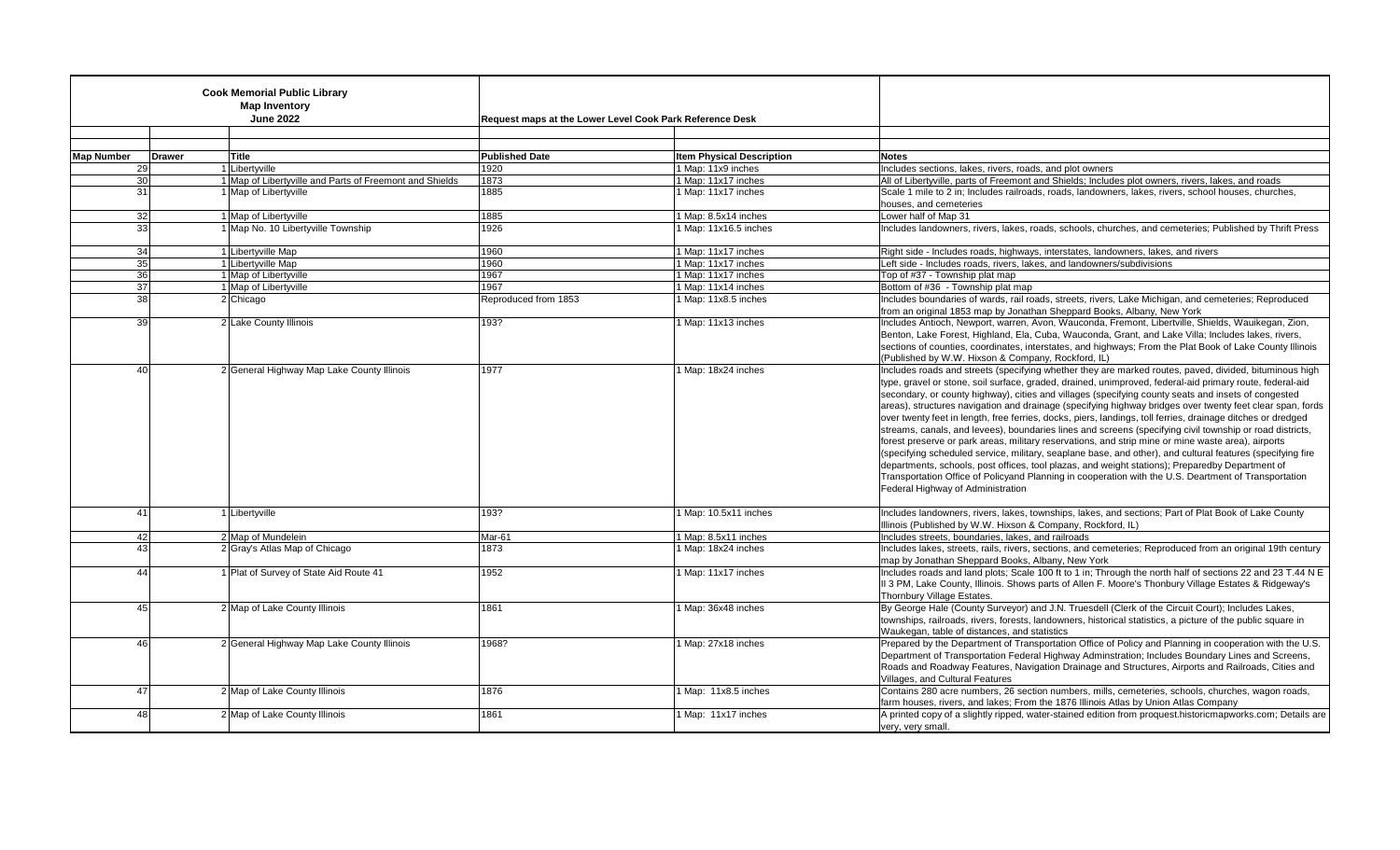| <b>Cook Memorial Public Library</b> |               |                                                                                                      |                                                          |                                                            |                                                                                                                                    |
|-------------------------------------|---------------|------------------------------------------------------------------------------------------------------|----------------------------------------------------------|------------------------------------------------------------|------------------------------------------------------------------------------------------------------------------------------------|
| <b>Map Inventory</b>                |               |                                                                                                      |                                                          |                                                            |                                                                                                                                    |
| <b>June 2022</b>                    |               |                                                                                                      |                                                          |                                                            |                                                                                                                                    |
|                                     |               |                                                                                                      | Request maps at the Lower Level Cook Park Reference Desk |                                                            |                                                                                                                                    |
|                                     |               |                                                                                                      |                                                          |                                                            |                                                                                                                                    |
| <b>Map Number</b>                   | <b>Drawer</b> | Title                                                                                                | <b>Published Date</b>                                    | <b>Item Physical Description</b>                           | <b>Notes</b>                                                                                                                       |
|                                     | 49            | 2 General Highway Map Bureau County Illinois                                                         | 1978                                                     | 1 Map: 18x27 inches                                        | Original; Prepared by Deparment of Transportation Office of Policy and Planning in cooperation with the                            |
|                                     |               |                                                                                                      |                                                          |                                                            | U.S. Deparment of Transportation Federal Highway Administration; Includes state, county, township,                                 |
|                                     |               |                                                                                                      |                                                          |                                                            | road district, surveyed township, and national forest lines, national forest areas, boundary of mine waste                         |
|                                     |               |                                                                                                      |                                                          |                                                            | or striop mine areas, forest preserve or park area, military reservations, roads and roadway features,                             |
|                                     |               |                                                                                                      |                                                          |                                                            | navigation, drainage, structures, airports, railroads, cities, villages, and cultural features; Scale 1 inch to                    |
|                                     |               |                                                                                                      |                                                          |                                                            | 1 mile.                                                                                                                            |
|                                     | 50            | 1 Official Plans, Profiles and Details of Prosposed                                                  | 1922                                                     | 1 Map: 24x36 inches                                        | Sheet one of four in a book; Cover map in that book; Scale is 3 inches to 1 mile; Full name is Official                            |
|                                     |               | Improvement of Park Avenue, Libertyville, Lake County,                                               |                                                          |                                                            | Plans, Profiles and Details of Proposed Improvement Park Ave Libertyville Part of Section Q State Aid                              |
|                                     |               | Illinois                                                                                             |                                                          |                                                            | Route No. 9; from Waukegan, Illinois; Engineer is W.H. Studer; Goes from Milwaukee Avenue to                                       |
|                                     |               |                                                                                                      |                                                          |                                                            | Brainard Avenue (so called Mechanics Grove Road)                                                                                   |
|                                     | 51            | 1 Rockland Road State and Route No. 9 Section P&Q-15-D   1921                                        |                                                          | 1 Map: 24x36 inches                                        | Sheet 1 in a book of 20 pages; Includes Construction Conventional Signs                                                            |
|                                     |               |                                                                                                      |                                                          |                                                            |                                                                                                                                    |
|                                     |               |                                                                                                      |                                                          |                                                            |                                                                                                                                    |
|                                     | 52            | 1 Lake County Illinois Department of Highways Plan,                                                  | 1923                                                     | 1 Map: 24x36 inches                                        | Sheet 1 in a book of 17 pages (title sheet)                                                                                        |
|                                     |               | Profiles, and Details of Proposed County Bond Road<br>(Rockland Road)                                |                                                          |                                                            |                                                                                                                                    |
|                                     | 53            | 2 General Highway Map of Cook County, Illinois                                                       | 1978                                                     | 1 Map: 18x27 inches                                        | Prepared by the Department of Transportation Office of Policy and Planning in cooperation with the U.S.                            |
|                                     |               |                                                                                                      |                                                          |                                                            | Department of Transportation Federal Highway Adminstration; Includes classification of roads and                                   |
|                                     |               |                                                                                                      |                                                          |                                                            | streets, cities, villages, boundary lines, screen, structures, navigation, drainage, and airports                                  |
|                                     |               |                                                                                                      |                                                          |                                                            |                                                                                                                                    |
|                                     | 54            | 2 Road Map of Illinois                                                                               | Unknown                                                  | 1 Map: Folded numerous times                               |                                                                                                                                    |
|                                     | 55            | 1 Map of Libertyville, Mundelein, and Vernon Hills Area                                              | Unknown                                                  | 1 Map: Folded numerous times                               | Issued by the Libertyville, Mundelein, Vernon Hills Chamber of Commerce                                                            |
|                                     | 56            | 1 Road Map of Libertyville and Mundelein                                                             | Unknown                                                  | 1 Map: 17.5x11 inches                                      | <b>Issued by Century Offset Printing Company</b>                                                                                   |
|                                     |               |                                                                                                      |                                                          | 1 Map: 14x20 inches                                        | Sponsored by Libertyville National Bank; includes a street index, waterways, public buildings, schools,                            |
|                                     | 57            | 1 Road Map of Libertyville and Surrounding Area                                                      | Unknown                                                  |                                                            | churches, railroads, and hospitals                                                                                                 |
|                                     | 58            | 2 Map of Illinois Lake Region                                                                        | Unknown                                                  | 1 Map: 11x17 inches                                        | Smaller scale black and white copy                                                                                                 |
|                                     | 59            | 2 Sand and gravel Resources of Lake County, Illiniois                                                |                                                          | 1973 1 Map: 31x26 inches                                   | Made by Jean I. Larsen                                                                                                             |
|                                     | 60<br>61      | 2 Ground Water Conditions in Lake County, Illinois<br>2 Surficial Materials of Lake County, Illinois |                                                          | 1973 1 Map: 31x45 inches<br>1973 1 Map: 31x32 inches       | Made by Jean I. Larsen<br>Made by Jean I. Larsen                                                                                   |
|                                     |               |                                                                                                      |                                                          | 1 Map: 26x31 inches                                        | Made by Jean I. Larsen                                                                                                             |
|                                     | 62            | 2 General Construction Conditions in Lake County, Illinois                                           | 1973                                                     |                                                            |                                                                                                                                    |
|                                     | 63            | 2 Sand and gravel Resources of Lake County, Illiniois                                                |                                                          | 1973 1 Map: 31x26 inches                                   | Made by Jean I. Larsen; Another copy of Map 59                                                                                     |
|                                     | 64            | 1 Libertyville Township                                                                              | Unknown                                                  | 1 Map: 18x22 inches                                        |                                                                                                                                    |
|                                     | 65            | 2 Libertyville Quadrangle Topographic                                                                | Created 1958; Last edited 1993                           | 1 Map: 22x27 inches                                        | U.S. Department of the Interior Geological Survey                                                                                  |
|                                     | 66            | 2 Fox Lake Quadrangle Topographic                                                                    | Created 1958: Last edited 1993                           | 1 Map: 22x27 inches                                        | U.S. Department of the Interior Geological Survey                                                                                  |
|                                     | 67            | 2 Highland Park Quadrangle Topographic                                                               | Created 1958: Last edited 1993                           | $\overline{1 \text{ Mao}}$ : 22x27 inches                  | U.S. Department of the Interior Geological Survey                                                                                  |
|                                     | 68            | 2 Wadsworth Quadrangle Topographic                                                                   | Created 1958: Last edited 1993                           | 1 Map: 22x27 inches                                        | U.S. Department of the Interior Geological Survey                                                                                  |
|                                     | 69            | 2 Wheeling Quadrangle Topographic                                                                    | Created 1958: Last edited 1993                           | 1 Map: 22x27 inches                                        | U.S. Department of the Interior Geological Survey                                                                                  |
|                                     | 70            | 2 Wauconda Quadrangle Topographic                                                                    | Created 1958; Last edited 1993                           | 1 Map: 22x27 inches                                        | U.S. Department of the Interior Geological Survey                                                                                  |
|                                     | 71            | 2 Antioch Quadrangle Topographic                                                                     | Created 1958; Last edited 1993                           | 1 Map: 22x27 inches                                        | U.S. Department of the Interior Geological Survey                                                                                  |
|                                     | 72            | 2 Waukegan Quadrangle Topographic                                                                    |                                                          | 1960 1 Map: 21x17 inches                                   | U.S. Department of the Interior Geological Survey                                                                                  |
|                                     | 73            | 2 Grayslake Quadrangle Topographic                                                                   |                                                          | 1960 1 Map: 21x17 inches                                   | U.S. Department of the Interior Geological Survey                                                                                  |
|                                     | 74<br>75      | 1 Map of Libertyville<br>1 Butler Lake, Eleventh and Eigth Period                                    | Unknown (antiquated)<br>Unknown                          | 2 Pages of 1 Map: 11x17 inches each<br>1 Map: 21x25 inches | Black and white photocopy; Covers Lake, West, Cook, Brainerd, and Milwaukee<br>Several Papers taped together; Includes lake depths |
|                                     | 76            | 1 Village of Libertyville, Lake County Illinois                                                      |                                                          | 1938 1 Map: 21x25 inches                                   | Several papers taped together; includes lot numbers                                                                                |
|                                     | 77            | 1 Butler Lake, Eleventh and Eigth Period                                                             | Unknown                                                  | 1 Map: 21x25 inches                                        | Several Papers taped together; Includes lake depths; second copy of map 75                                                         |
|                                     | 78            | 4 Map of Illinois                                                                                    | Reproduced from 1853                                     | 1 Map: 8.5x11                                              |                                                                                                                                    |
|                                     | 79            | 4 Map of Illinois                                                                                    | Unknown                                                  | 1 Map: 11x17 inches                                        | Published by J.H. Colton & Co.                                                                                                     |
|                                     | 80            | 4 Map of Illinois                                                                                    |                                                          | 1822 1 Map: 11x17 inches                                   |                                                                                                                                    |
|                                     | 81            | 4 Southern Half of Illinois                                                                          | 1885-1887                                                | 1 Map: 24x18 inches                                        | Reproduced from an original map by Jonathan Sheppard Books                                                                         |
|                                     | 82            | 4 Northern Half of Illinois                                                                          | 1885-1887                                                | 1 Map: 24x18 inches                                        | Reproduced from an original map by Jonathan Sheppard Books                                                                         |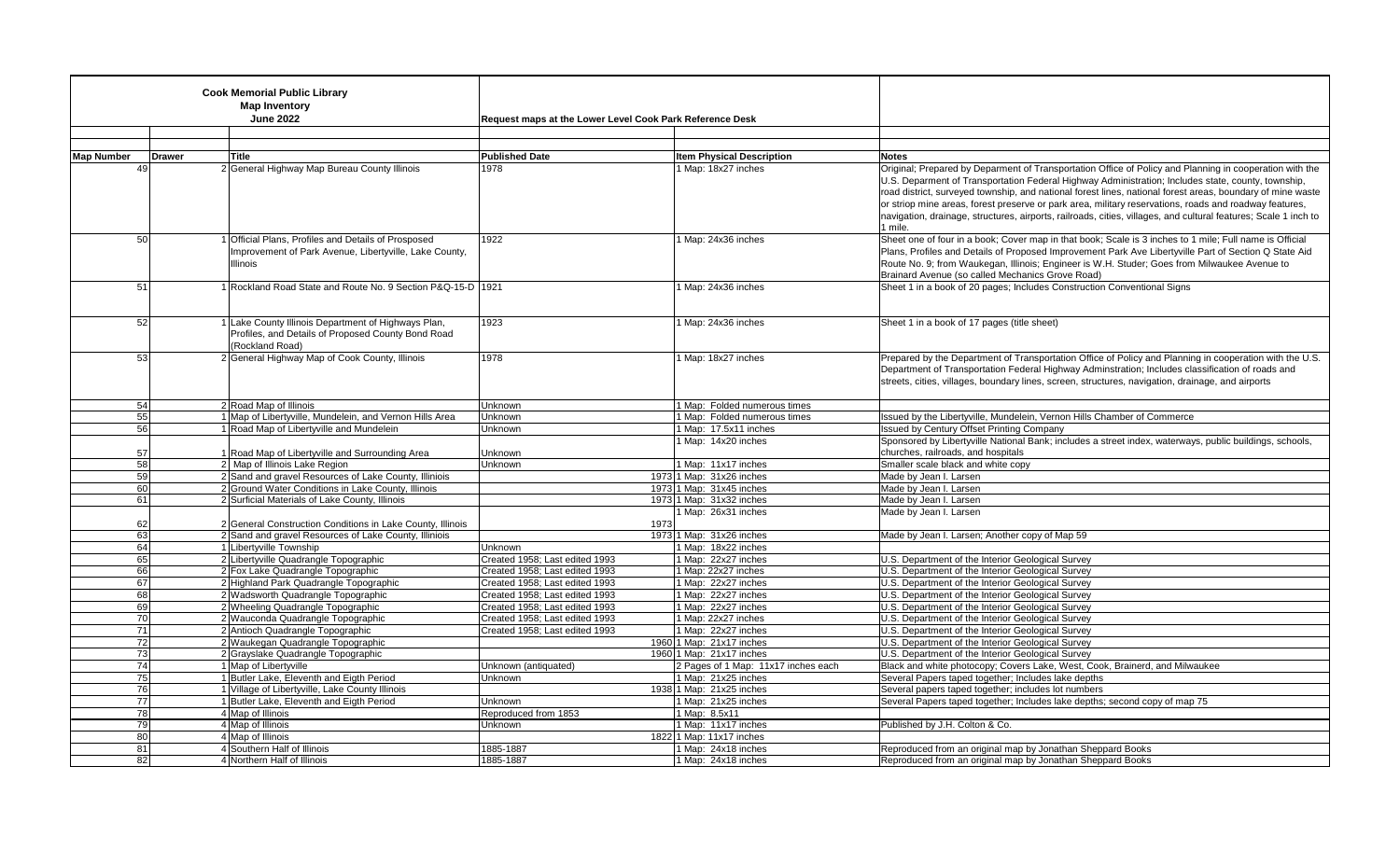|                   |               | <b>Cook Memorial Public Library</b><br><b>Map Inventory</b><br><b>June 2022</b>                                                                                                                                                         | Request maps at the Lower Level Cook Park Reference Desk |                                  |                                                                                                                                                                                                                                                                                                                                                                                   |
|-------------------|---------------|-----------------------------------------------------------------------------------------------------------------------------------------------------------------------------------------------------------------------------------------|----------------------------------------------------------|----------------------------------|-----------------------------------------------------------------------------------------------------------------------------------------------------------------------------------------------------------------------------------------------------------------------------------------------------------------------------------------------------------------------------------|
|                   |               |                                                                                                                                                                                                                                         |                                                          |                                  |                                                                                                                                                                                                                                                                                                                                                                                   |
|                   |               |                                                                                                                                                                                                                                         |                                                          |                                  |                                                                                                                                                                                                                                                                                                                                                                                   |
| <b>Map Number</b> | <b>Drawer</b> | <b>Title</b>                                                                                                                                                                                                                            | <b>Published Date</b>                                    | <b>Item Physical Description</b> | <b>Notes</b>                                                                                                                                                                                                                                                                                                                                                                      |
|                   | 83            | 4 Map of Illinois                                                                                                                                                                                                                       | 1880-1881                                                | 1 Map: 24x18 inches              | Reproduced from an original map by Jonathan Sheppard Books                                                                                                                                                                                                                                                                                                                        |
|                   | 84            | 4 Johnson's Illinios                                                                                                                                                                                                                    |                                                          | 1864 1 Map: 24x18 inches         | Reproduced from an original map by Jonathan Sheppard Books; Published by A.J. Johnson                                                                                                                                                                                                                                                                                             |
|                   | 85            | 4 The Pfalz Region                                                                                                                                                                                                                      |                                                          | 1880 1 Map: 8.5x11 inches        | A Jonathan Sheppard Books Map                                                                                                                                                                                                                                                                                                                                                     |
|                   | 86            | 4 The Pfalz Region                                                                                                                                                                                                                      |                                                          | 1880 1 Map: 8.5x11 inches        | A Jonathan Sheppard Books Map                                                                                                                                                                                                                                                                                                                                                     |
|                   | 87            | 4 The Pfalz Region                                                                                                                                                                                                                      |                                                          | 1880 1 Map: 8.5x11 inches        | A Jonathan Sheppard Books Map                                                                                                                                                                                                                                                                                                                                                     |
|                   | 88            | 4 The Valley of the Rhine                                                                                                                                                                                                               |                                                          | 1879 1 Map: 11x17 inches         | A Jonathan Sheppard Books Map                                                                                                                                                                                                                                                                                                                                                     |
|                   | 89            | 4 The Valley of the Rhine                                                                                                                                                                                                               |                                                          | 1879 1 Map: 11x17 inches         | A Jonathan Sheppard Books Map; Copy of 88                                                                                                                                                                                                                                                                                                                                         |
|                   | 90            | 4 The Valley of the Rhine                                                                                                                                                                                                               |                                                          | 1879 1 Map: 11x17 inches         | A Jonathan Sheppard Books Map; Copy of 88 and 99                                                                                                                                                                                                                                                                                                                                  |
|                   | 91            | 4 The Pfalz Region                                                                                                                                                                                                                      |                                                          | 1880 1 Map: 11x17 inches         | A Jonathan Sheppard Books Map                                                                                                                                                                                                                                                                                                                                                     |
|                   | 92            | 4 The Northern Rhine Valley                                                                                                                                                                                                             |                                                          | 1879 1 Map: 11x17 inches         | A Jonathan Sheppard Books Map                                                                                                                                                                                                                                                                                                                                                     |
|                   | 93            | 4 The Valley of the Rhine                                                                                                                                                                                                               |                                                          | 1879 1 Map: 11x17 inches         | A Jonathan Sheppard Books Map                                                                                                                                                                                                                                                                                                                                                     |
|                   | 94            | 4 The Circle of the Lower Rhine                                                                                                                                                                                                         |                                                          | 1789 1 Map: 18x24 inches         | A Jonathan Sheppard Books Map                                                                                                                                                                                                                                                                                                                                                     |
|                   | 95            | 4 The Circle of the Upper Rhine                                                                                                                                                                                                         |                                                          | 1786 1 Map: 18x24 inches         | A Jonathan Sheppard Books Map                                                                                                                                                                                                                                                                                                                                                     |
|                   | 96            | 4 The Austrian Empire                                                                                                                                                                                                                   |                                                          | 1875 1 Map: 18x24 inches         | A Jonathan Sheppard Books Map                                                                                                                                                                                                                                                                                                                                                     |
|                   |               | The East Central Provinces: Bohemia, Moravia, and                                                                                                                                                                                       |                                                          | 1 Map: 18x24 inches              | A Jonathan Sheppards Book Map                                                                                                                                                                                                                                                                                                                                                     |
|                   | 97            | 4 Silesia                                                                                                                                                                                                                               | 1844                                                     |                                  |                                                                                                                                                                                                                                                                                                                                                                                   |
|                   | 98            | 4 Hungary and Part of Siebenburgen                                                                                                                                                                                                      |                                                          | 1845 1 Map: 18x24 inches         | A Jonathan Sheppard Books Map                                                                                                                                                                                                                                                                                                                                                     |
|                   | 99            | 4 Hanover                                                                                                                                                                                                                               |                                                          | 1832 1 Map: 18x24 inches         | A Jonathan Sheppard Books Map                                                                                                                                                                                                                                                                                                                                                     |
| 100               |               | 4 The Duchy of Holstein                                                                                                                                                                                                                 |                                                          | 1829 1 Map: 18x24 inches         | A Jonathan Sheppard Books Map                                                                                                                                                                                                                                                                                                                                                     |
| 101               |               | 4 A New Map of Germany                                                                                                                                                                                                                  |                                                          | 1805 1 Map: 18x24 inches         | A Jonathan Sheppard Books Map                                                                                                                                                                                                                                                                                                                                                     |
|                   |               |                                                                                                                                                                                                                                         |                                                          | 1 Map: 18x24 inches              | A Jonathan Sheppard Books Map; originally a Blackie&Son Map                                                                                                                                                                                                                                                                                                                       |
| 102               |               | 4 The German Empire: Prussia, Saxony, and Mecklenburg                                                                                                                                                                                   | 1875                                                     |                                  |                                                                                                                                                                                                                                                                                                                                                                                   |
|                   |               | The German Empire: Rhenish Prussia, Schleswig-                                                                                                                                                                                          |                                                          | 1 Map: 18x24 inches              | A Jonathan Sheppard Books Map; Originally a Blackie & Son Map                                                                                                                                                                                                                                                                                                                     |
|                   |               | Holstein, Mecklenburg, Alsace-Lorraine, Baden,                                                                                                                                                                                          |                                                          |                                  |                                                                                                                                                                                                                                                                                                                                                                                   |
| 103               |               | 4 Wurtemburg, and Bavaria                                                                                                                                                                                                               | c1875                                                    |                                  |                                                                                                                                                                                                                                                                                                                                                                                   |
| 104               |               | 4 A Map of Germany                                                                                                                                                                                                                      | c1760                                                    | 1 Map: 18x24 inches              | A Jonathan Sheppard Books Map                                                                                                                                                                                                                                                                                                                                                     |
| 105               |               | 4 Libertyville Area Portion of Section 32&33                                                                                                                                                                                            | Unknown                                                  | 1 Map: 44x36 inches              |                                                                                                                                                                                                                                                                                                                                                                                   |
|                   |               |                                                                                                                                                                                                                                         |                                                          | varies                           | Aerial photo and series of maps of Lake County Department of Transportation complex. 106.1 Aerial                                                                                                                                                                                                                                                                                 |
| 106               |               | Aerial photo and series of maps of Lake County<br>1 Department of Transportation complex                                                                                                                                                | Unknown                                                  |                                  | Photograph. 106.2 LCDOT Site Plan 1"=517'. 106.3 Enlarged and cropped version of 106.2 with overlay<br>"Site of Lake County Fair 1858-1881. 106.4 Enlarged and cropped version of 106.2 sith overlay of<br>fairgrounds drawing from 1873 Birdseye View of Libertyville. 106.5 106.3 Enlarged and cropped version<br>of 106.2 with notes on pipes and trench.                      |
|                   |               | Map [of the] boundary line between ceded and unceded<br>lands, surveyed under the direction of the Hon. J. H.<br>Eaton, Secy. Of War [conformably] to the [stipu]lations of<br>the Treaty of Prairie du Chien of 1829 by Lucius Lyon of |                                                          | 1 Map: 15x 15 inches             | Photocopy of reproduction of manuscript map (ca. 1830) from Tucker, Sara. Indian villages of the Illinois<br>Country, Vol II, Scientific Paper, Illinois State Museum, Part I, Atlas, 1942. Plate 52. Original map in the<br>National Archives, Records of the Office of the Chief Engineers (RG77), Boudary 9. Map showing trail<br>marked as "Trace to Milwalky and Green Bay." |
| 107               |               | 4 Detroit, Mich, Ter.                                                                                                                                                                                                                   | ca. 1830                                                 |                                  |                                                                                                                                                                                                                                                                                                                                                                                   |
| 108               |               | 1 Plat Map of Libertyville Township                                                                                                                                                                                                     |                                                          | 1954 1 Map: 8.5 x 11 inches      |                                                                                                                                                                                                                                                                                                                                                                                   |
| 109               |               | 1 Plat Map of Libertyville Township                                                                                                                                                                                                     |                                                          | 1936 1 Map: 8.5 x 11 inches      |                                                                                                                                                                                                                                                                                                                                                                                   |
| 110               |               | 2 Northwest Part of Ela                                                                                                                                                                                                                 |                                                          | 1989 1 Map: 11x17 inches         | Chicago Guarantee Survey Company                                                                                                                                                                                                                                                                                                                                                  |
| 111               |               | 2 Ela Township                                                                                                                                                                                                                          |                                                          | 1954 1 Map: 11x17 inches         |                                                                                                                                                                                                                                                                                                                                                                                   |
| 112               |               | 2 Map No. 6 Ela Township                                                                                                                                                                                                                |                                                          | 1926 1 Map: 11x17 inches         | Includes schools, churches, and cemeteries in addition to property-owners, roads, etc.                                                                                                                                                                                                                                                                                            |
| 113               |               | 2 Map of Ela Township - north half                                                                                                                                                                                                      |                                                          | 1907 1 Map: 11x17 inches         |                                                                                                                                                                                                                                                                                                                                                                                   |
| 114               |               | 2 Ela Township - center section                                                                                                                                                                                                         |                                                          | 1960 1 Map: 11x17 inches         | east and west edges cut off                                                                                                                                                                                                                                                                                                                                                       |
| 115               |               | 2 Ela Township                                                                                                                                                                                                                          | 1915-1920                                                | 1 Map: 11x17 inches              |                                                                                                                                                                                                                                                                                                                                                                                   |
| 116               |               | 2 Ela Township                                                                                                                                                                                                                          |                                                          | 1936 1 Map: 11x17 inches         |                                                                                                                                                                                                                                                                                                                                                                                   |
|                   |               | 2 Ela Township                                                                                                                                                                                                                          |                                                          | 1861 1 Map: 11x17 inches         | edges cut off                                                                                                                                                                                                                                                                                                                                                                     |
| 118               |               | 2 Ela Township - north half                                                                                                                                                                                                             |                                                          | 1885 1 Maps: 11x17 inches each   | North half of township                                                                                                                                                                                                                                                                                                                                                            |
| 119               |               | 2 Ela Township                                                                                                                                                                                                                          |                                                          | 1944 1 Map: 8.5x11 inches        | from Stacy's Farm Plat Book                                                                                                                                                                                                                                                                                                                                                       |
| 120               |               | 2 Ela Township & Cuba Township                                                                                                                                                                                                          | unknown                                                  | 2 maps: 11x17 inches each        | neither map is complete                                                                                                                                                                                                                                                                                                                                                           |
| 121               |               | 1 Libertyville Township Plat Map                                                                                                                                                                                                        |                                                          | 1861 1 Map: 11x17 inches         | Includes Shields Township                                                                                                                                                                                                                                                                                                                                                         |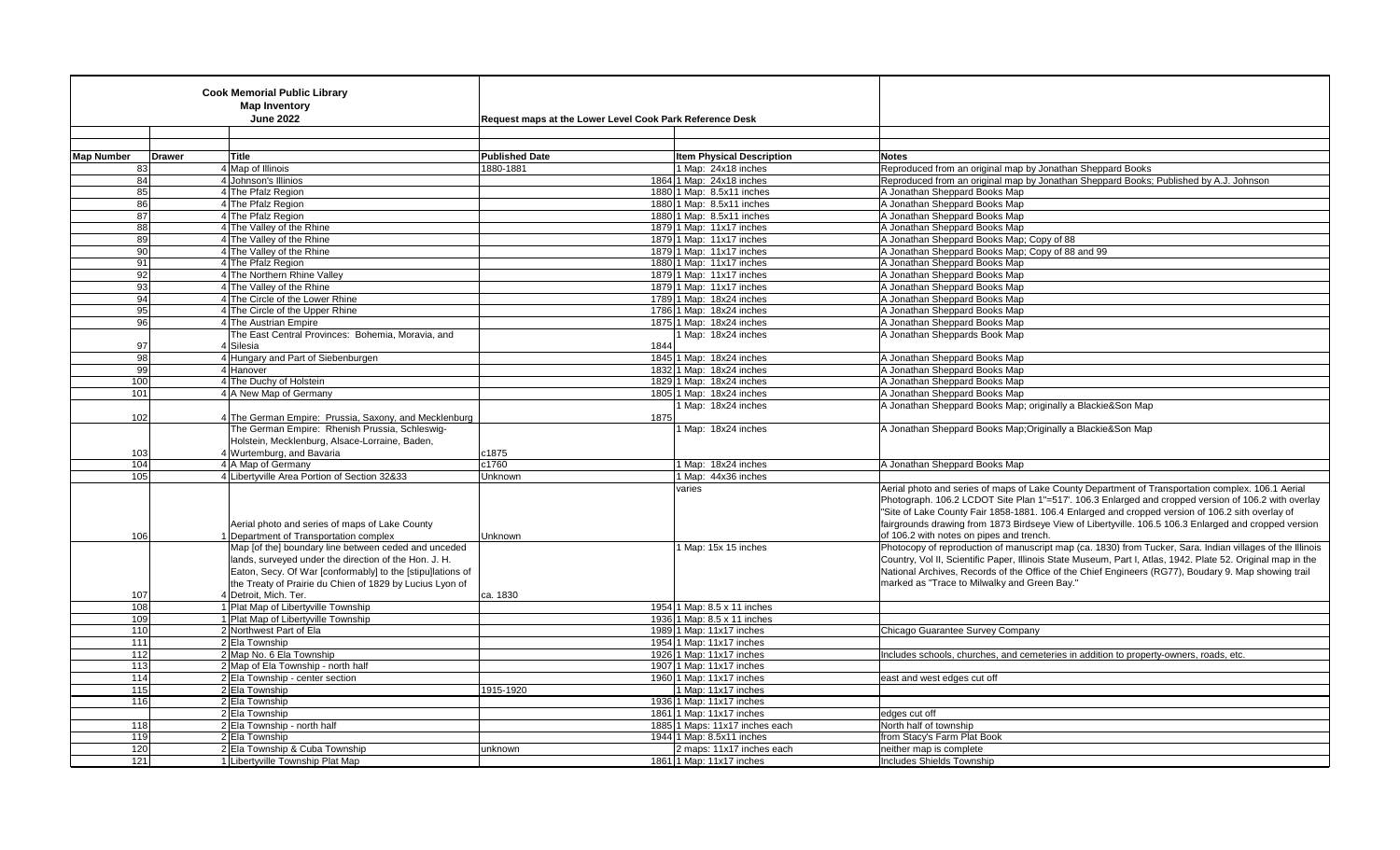| <b>Cook Memorial Public Library</b><br><b>Map Inventory</b><br><b>June 2022</b> |               |                                                     | Request maps at the Lower Level Cook Park Reference Desk |                                |                                                                                                                                                                                                                                                                                                                   |
|---------------------------------------------------------------------------------|---------------|-----------------------------------------------------|----------------------------------------------------------|--------------------------------|-------------------------------------------------------------------------------------------------------------------------------------------------------------------------------------------------------------------------------------------------------------------------------------------------------------------|
| <b>Map Number</b>                                                               | <b>Drawer</b> | <b>Title</b>                                        | <b>Published Date</b>                                    | Item Physical Description      | <b>Notes</b>                                                                                                                                                                                                                                                                                                      |
|                                                                                 |               |                                                     |                                                          | 1 Map; 20x16 inches            | topographical map, shows major roads, railroads, waterways, schools, houses                                                                                                                                                                                                                                       |
|                                                                                 | 122           | 1 Topography Illinois-Wisconsin Waukegan Quadrangle | 1906, Edition of 1908, reprinted May 1014                |                                |                                                                                                                                                                                                                                                                                                                   |
|                                                                                 | 123           | 1 Libertyville Township                             |                                                          | 1907                           | copied from Standard Atlas of Lake County, Lake Forest College Special Collections 3-2015                                                                                                                                                                                                                         |
|                                                                                 | 124           | 1 Libertyvile Township & Fremont Township           |                                                          | 1995 1 Map; 30 x 20 inches     | mounted on form board                                                                                                                                                                                                                                                                                             |
|                                                                                 | 125           | 1 Butler Lake - Village of Libertyville             | 1981-87                                                  | 1 Map; 30 x 20 inches          | Composite from tax maps, Lake County Map Dept, mounted on form board                                                                                                                                                                                                                                              |
|                                                                                 |               | Butler Lake - Village of Libertyville Park & Lake   |                                                          | 1 Map; 30 x 20 inches          | Topographic map; mounted on form board                                                                                                                                                                                                                                                                            |
|                                                                                 | 126           | 1 Development                                       |                                                          | 1938                           |                                                                                                                                                                                                                                                                                                                   |
|                                                                                 | 127           | 2 Stacy's Farm Plat Book                            |                                                          | 1939                           | half of page 11, Libertyville Township, is cut out                                                                                                                                                                                                                                                                |
|                                                                                 | 128           | 2 Stacy's Farm Plat Book                            |                                                          | 1944                           | missing page 11, Libertyville Township                                                                                                                                                                                                                                                                            |
|                                                                                 | 129           | 2 Plat Map Book                                     |                                                          | 1944                           | Publilshed by Stacy Map Publishers - complete                                                                                                                                                                                                                                                                     |
|                                                                                 | 130           | 2 Stacy's Farm Plat Book                            |                                                          | 1948                           | complete                                                                                                                                                                                                                                                                                                          |
| 131                                                                             |               | 2 Farm Plat Book, Lake County, Illinois             |                                                          | 1954                           | Publilshed by Paul Baldwin & Son                                                                                                                                                                                                                                                                                  |
|                                                                                 | 132           | 1 Copeland Manor North Subdivision                  |                                                          | 1926 2 maps: 11x17 inches each |                                                                                                                                                                                                                                                                                                                   |
|                                                                                 | 133           | 1 Copeland Manor South Subdivision                  |                                                          | 1926 2 maps: 11x17 inches each |                                                                                                                                                                                                                                                                                                                   |
|                                                                                 | 134           | 1 Osborne's Second Subdivision                      |                                                          | 1909 1 map; $8.5x11$ inches    |                                                                                                                                                                                                                                                                                                                   |
|                                                                                 |               |                                                     |                                                          | 1 Map; 22x28 inches            | Published by the United States Department of the Interior Geological Survey; topographic map of                                                                                                                                                                                                                   |
|                                                                                 | 135           |                                                     |                                                          | 1993                           | Libertyville including waterways, road systems, railroads, and important buildings; includes Warren,<br>Waukegan, North Chicago, Gurnee, Knollwood, Libertyville, Mundelein, and Lake Forest                                                                                                                      |
|                                                                                 |               | 2 Libertyville Quadrangle Topographic               |                                                          | Map; 16x27 inches              | Published by James A. Bier (Department of Georgraphy, University of Illinois Urbana-Champaign);                                                                                                                                                                                                                   |
|                                                                                 |               |                                                     |                                                          |                                | Includes all natural features of significance (moraines, water systems, etc.) as well as physiographic                                                                                                                                                                                                            |
| 136                                                                             |               | 2 Landforms of Illinois                             |                                                          | 1980                           | divisions                                                                                                                                                                                                                                                                                                         |
|                                                                                 |               |                                                     |                                                          | 1 Map; 32x22 inches            | Produced by the U.S. Geological Survey; inclues water ways, major roads, population centers, land                                                                                                                                                                                                                 |
| 137                                                                             |               | 2 Rockford                                          | 1958, revised 1980                                       |                                | contours, and utilities such as railroads and power lines                                                                                                                                                                                                                                                         |
|                                                                                 |               |                                                     |                                                          | 1 Map; 32x22 inches            | Produced by the U.S. Geological Survey; inclues water ways, major roads, population centers, land                                                                                                                                                                                                                 |
| 138                                                                             |               | 2 Chicago                                           | 1953, revised 1983                                       |                                | contours, and utilities such as railroads and power lines                                                                                                                                                                                                                                                         |
|                                                                                 | 139           | 2 Wheeling Quadrangle Topographic                   |                                                          | Map; 22x27 inches<br>1993      | Produced by the United States Department of the Interior Geological Survey; topographic map of Warren<br>including waterways, road systems, railroads and important buildings; Includes Wheeling, Northfield,<br>Arlington Heights, Riverwoods, Lincolnshire, Libertyville, Mundelein, and Deerfield              |
|                                                                                 |               |                                                     |                                                          | 1 Map; 29x22 inches            | Produced by the United States Army Tropographic Command; includes population centers, road                                                                                                                                                                                                                        |
|                                                                                 |               |                                                     |                                                          |                                | systems, railroads, natural areas, and utilities such as power lines; includes major centers of Rockford,                                                                                                                                                                                                         |
|                                                                                 |               |                                                     |                                                          |                                | Palatine, Hoffman Estates, Arlington Heights, Freeport, Beloit, Janesville, New Berlin, Waukesha, and                                                                                                                                                                                                             |
| 140                                                                             |               | 2 Rockford                                          | 1958. revised 1971                                       |                                | Milwaukee                                                                                                                                                                                                                                                                                                         |
| 141                                                                             |               | 2 Barrington Quadrangle Topographic                 | 1960, revised 1972                                       | 1 Map; 27x22 inches            | Produced by the U.S. Geological Survey; distributed by the State of Illinois Department of Registration<br>and Education Geological Survey Division; includes water ways, major roads, population centers, and<br>land contours; includes Wauconda, Silver Lake, Algonquin, Cuba, Barrington, and Carpentersville |
|                                                                                 |               |                                                     |                                                          | 1 Map; 27x22 inches            | Produced by the U.S. Geological Survey; distributed by the State of Illinois Department of Registration<br>and Education Geological Survey Division; includes water ways, major roads, population centers, and<br>land contours; includes Barrington, Schaumburg, Streamwood, and Hanover                         |
|                                                                                 | 142           | 2 Streamwood Quadrangle Topographic                 | 1961, revised 1972                                       |                                |                                                                                                                                                                                                                                                                                                                   |
|                                                                                 |               |                                                     |                                                          | 1 Map; 27x22 inches            | Produced by the U.S. Geological Survey; distributed by the State of Illinois Department of Registration                                                                                                                                                                                                           |
| 143                                                                             |               | 2 Lake Zurich Quadrangle Topographic                | 1960, revised 1972                                       |                                | and Education Geological Survey Division; includes water ways, natural areas, water ways, land<br>contours, road ways, and buildings of importance                                                                                                                                                                |
|                                                                                 |               |                                                     |                                                          | 1 Map; 27x22 inches            | Produced by U.S. Department of the Interior Geological Survey; includes water ways, natural features,                                                                                                                                                                                                             |
|                                                                                 |               |                                                     |                                                          |                                | land contour, major roadways, population centers, and buildings/establishments of importance; includes                                                                                                                                                                                                            |
| 144                                                                             |               | 2 Wauconda Quadrangle Topographic                   |                                                          | 1993                           | Island Lake, Wauconda, Grant, and McHenry                                                                                                                                                                                                                                                                         |
|                                                                                 |               |                                                     |                                                          | 1 Map; 27x22 inches            | Produced by U.S. Department of the Interior Geological Survey; includes water ways, natural features,                                                                                                                                                                                                             |
|                                                                                 |               |                                                     |                                                          |                                | land contour, major roadways, state parks/forest preserves, population centers, and                                                                                                                                                                                                                               |
|                                                                                 |               |                                                     |                                                          |                                | buildings/establishments of importance; includes Wheeling, Riverwoods, Lincolnshire, and Lake Forest                                                                                                                                                                                                              |
|                                                                                 | 145           | 2 Wheeling Quadrangle Topographic                   |                                                          | 1993                           |                                                                                                                                                                                                                                                                                                                   |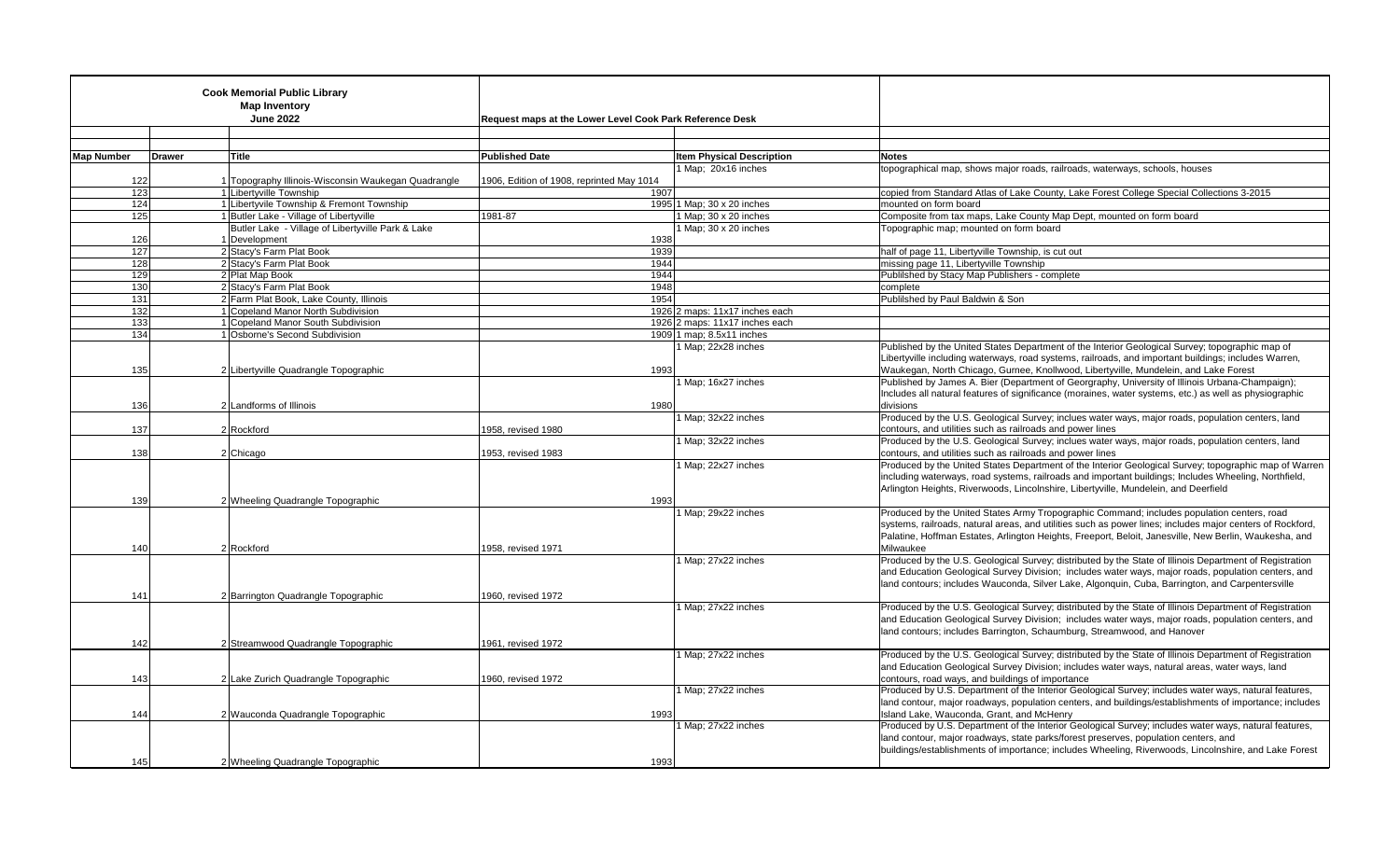| <b>Cook Memorial Public Library</b><br><b>Map Inventory</b><br><b>June 2022</b> |               |                                                       | Request maps at the Lower Level Cook Park Reference Desk |                                                         |                                                                                                                                                                                                                 |
|---------------------------------------------------------------------------------|---------------|-------------------------------------------------------|----------------------------------------------------------|---------------------------------------------------------|-----------------------------------------------------------------------------------------------------------------------------------------------------------------------------------------------------------------|
|                                                                                 |               |                                                       |                                                          |                                                         |                                                                                                                                                                                                                 |
| <b>Map Number</b>                                                               | <b>Drawer</b> | Title                                                 | <b>Published Date</b>                                    | <b>Item Physical Description</b>                        | <b>Notes</b>                                                                                                                                                                                                    |
|                                                                                 |               |                                                       |                                                          | 1 Map; 27x22 inches                                     | Produced by U.S. Department of the Interior Geological Survey; includes water ways, natural features,                                                                                                           |
|                                                                                 |               |                                                       |                                                          |                                                         | major roadways, state parks/forest preserves, population centers, and buildings/establishments of                                                                                                               |
| 146                                                                             |               | 2 Zion Quadrangle Topographic                         | 1993                                                     |                                                         | importance; includes Pleasant Prarie, Zion, and Waukegan                                                                                                                                                        |
|                                                                                 |               |                                                       |                                                          | 1 Map; 27x22 inches                                     | Produced by the United States Department of the Interior Geological Survey; topographic map of Lake                                                                                                             |
|                                                                                 |               |                                                       |                                                          |                                                         | Zurich including waterways, road systems, railroads and important buildings; Includes Lake Zurich,                                                                                                              |
| 147                                                                             |               | 2 Lake Zurich Quadrangle Topographic                  | 1993                                                     |                                                         | Killdeer, Barrington, Palatine, Arlington Heights, Hawthorne Woods, and Diamond Lake                                                                                                                            |
|                                                                                 |               |                                                       |                                                          | 1 Map; 27x22 inches                                     | Produced by the United States Department of the Interior Geological Survey; topographic map of                                                                                                                  |
|                                                                                 |               |                                                       |                                                          |                                                         | Arlington Heights including waterways, road systems, railroads, and important buildings; includes                                                                                                               |
| 148                                                                             |               | 2 Arlington Heights Quadrangle Topographic            | 1993                                                     | Map; 27x22 inches                                       | Arlington Heights, Prospect Heights, Mt. Prospect, Des Plaines, and Elk Grove Village                                                                                                                           |
|                                                                                 |               |                                                       |                                                          |                                                         | Produced by the United States Department of the Interior Geological Survey; topographic map of Racine<br>and surrounding areas including waterways, roadways, utilities, population centers, and natural areas; |
|                                                                                 |               |                                                       |                                                          |                                                         | includes North Chicago, Highland Park, wilmette, Evanston, Waukegan, Kenosha, Racine, Milwaukee,                                                                                                                |
| 150                                                                             |               | 2 Racine                                              | 1958. revised 1983                                       |                                                         | and South Haven                                                                                                                                                                                                 |
|                                                                                 |               |                                                       |                                                          | 1 Map; 27x22 inches                                     | Produced by the United States Department of the Interior Geological Survey; topographic map of                                                                                                                  |
|                                                                                 |               |                                                       |                                                          |                                                         | Waukegan and surrounding areas including waterways, roadways, utilities, population centers, and                                                                                                                |
| 151                                                                             |               | 2 Waukegan Quadrangle Topographic                     | 1993                                                     |                                                         | natural areas; includes Waukegan, North Chicago, Lake Bluff, and Lake Forest                                                                                                                                    |
|                                                                                 |               |                                                       |                                                          | 1 Map; 27x22 inches                                     | Produced by the United States Department of the Interior Geological Survey; topographic map of Fox                                                                                                              |
|                                                                                 |               |                                                       |                                                          |                                                         | Lake and surrounding areas including waterways, roadways, utilities, population centers, and natural                                                                                                            |
| 152                                                                             |               | 2 Fox Lake Quadrangle Topographic                     | 1993                                                     |                                                         | areas; includes Randall, Salem, Burton, Richmond, Fox Lake, and Lake Villa                                                                                                                                      |
|                                                                                 |               |                                                       |                                                          | 1 Map; 27x22 inches                                     | Produced by the United States Department of the Interior Geological Survey; topographic map of Antioch                                                                                                          |
|                                                                                 |               |                                                       |                                                          |                                                         | and surrounding areas including waterways, roadways, utilities, population centers, and natural areas;                                                                                                          |
| 153                                                                             |               | 2 Antioch Quadrangle Topographic                      | 1993                                                     |                                                         | includes Antioch and Round Lake                                                                                                                                                                                 |
|                                                                                 |               |                                                       |                                                          | Map; 27x22 inches                                       | Produced by the United States Department of the Interior Geological Survey; topographic map of                                                                                                                  |
|                                                                                 |               |                                                       |                                                          |                                                         | Grayslake and surrounding areas including waterways, roadways, utilities, population centers, and                                                                                                               |
| 154                                                                             |               | 2 Grayslake Quadrangle Topographic                    | 1993                                                     |                                                         | natural areas; includes Freemont, Grayslake, and Round Lake                                                                                                                                                     |
|                                                                                 |               |                                                       |                                                          | 1 Map; 27x22 inches                                     | Produced by the United States Department of the Interior Geological Survey; topographic map of<br>Highland Park and surrounding areas including waterways, roadways, utilities, population centers, and         |
|                                                                                 |               |                                                       |                                                          |                                                         | natural areas; includes Highland Park, Shields, Lake Forest, Fort Sheridan, New Trier, Deerfield, and                                                                                                           |
| 155                                                                             |               | 2 Highland Park Quadrangle Topographic                | 1993                                                     |                                                         | Northbrook                                                                                                                                                                                                      |
|                                                                                 |               |                                                       |                                                          | 1 Map; 27x22 inches                                     | Produced by the United States Department of the Interior Geological Survey; topographic map of                                                                                                                  |
|                                                                                 |               |                                                       |                                                          |                                                         | Wadsworth and surrounding areas including waterways, roadways, utilities, population centers, and                                                                                                               |
| 156                                                                             |               | 2 Wadsworth Quadrangle Topographic                    | 1993                                                     |                                                         | natural areas; includes Newport, Benton, Warren, and Wadsworth                                                                                                                                                  |
|                                                                                 |               |                                                       |                                                          | 1 Map; 27x22 inches                                     | Produced by the United States Department of the Interior Geological Survey; topographic map of Palatine                                                                                                         |
|                                                                                 |               |                                                       |                                                          |                                                         | and surrounding areas including waterways, roadways, utilities, population centers, and natural areas;                                                                                                          |
| 157                                                                             |               | 2 Palatine Quadrangle Topographic                     | 1993                                                     |                                                         | includes Palatine, Inverness, Rolling Meadows, Hoffman Estates                                                                                                                                                  |
|                                                                                 |               |                                                       |                                                          | Map; 27x22 inches                                       | Produced by the United States Department of the Interior Geological Survey; topographic map of                                                                                                                  |
|                                                                                 |               |                                                       |                                                          |                                                         | Barrington and surrounding areas including waterways, roadways, utilities, population centers, and                                                                                                              |
| 158                                                                             |               | 2 Barrington Quadrangle Topographic                   | 1993                                                     |                                                         | natural areas; includes Barrington, Tower Lakes, Fox River Grove, and Algonguin                                                                                                                                 |
| 159                                                                             |               | 2 Map of Mundelein, Illinois                          |                                                          | 1927 1 Map; 33x31 inches                                | By Kelsker, DeLeuw and Company; includes subdivisions of Mundelein and roads                                                                                                                                    |
| 160                                                                             |               | 2 Village of Vernon Hills                             |                                                          | 1981 1 Map; 24x18 inches                                | Street map and village boundaries; prepared by McClure Engineering Associates                                                                                                                                   |
| 161                                                                             |               | 2 New Century Town & Deerpath Business Park           |                                                          | 1977 1 Map; 29.5 x 17 inches<br>1 Map; 14 x 10.5 inches | Unlabled street map and labled major buildings & businesses                                                                                                                                                     |
| 162                                                                             |               | 1 1950 Census Enumeration District Map - Libertyville | 1948                                                     |                                                         | Overlay of census enummeration districts on Libertyville street map; districts 49-99, 49-98, 49-100, 49-<br>101.49-102                                                                                          |
| 163                                                                             |               | 1 Libertyville Township                               | circa 2010                                               | 1 Map; 22 x 18 inches                                   | Issued by Libertyville Township                                                                                                                                                                                 |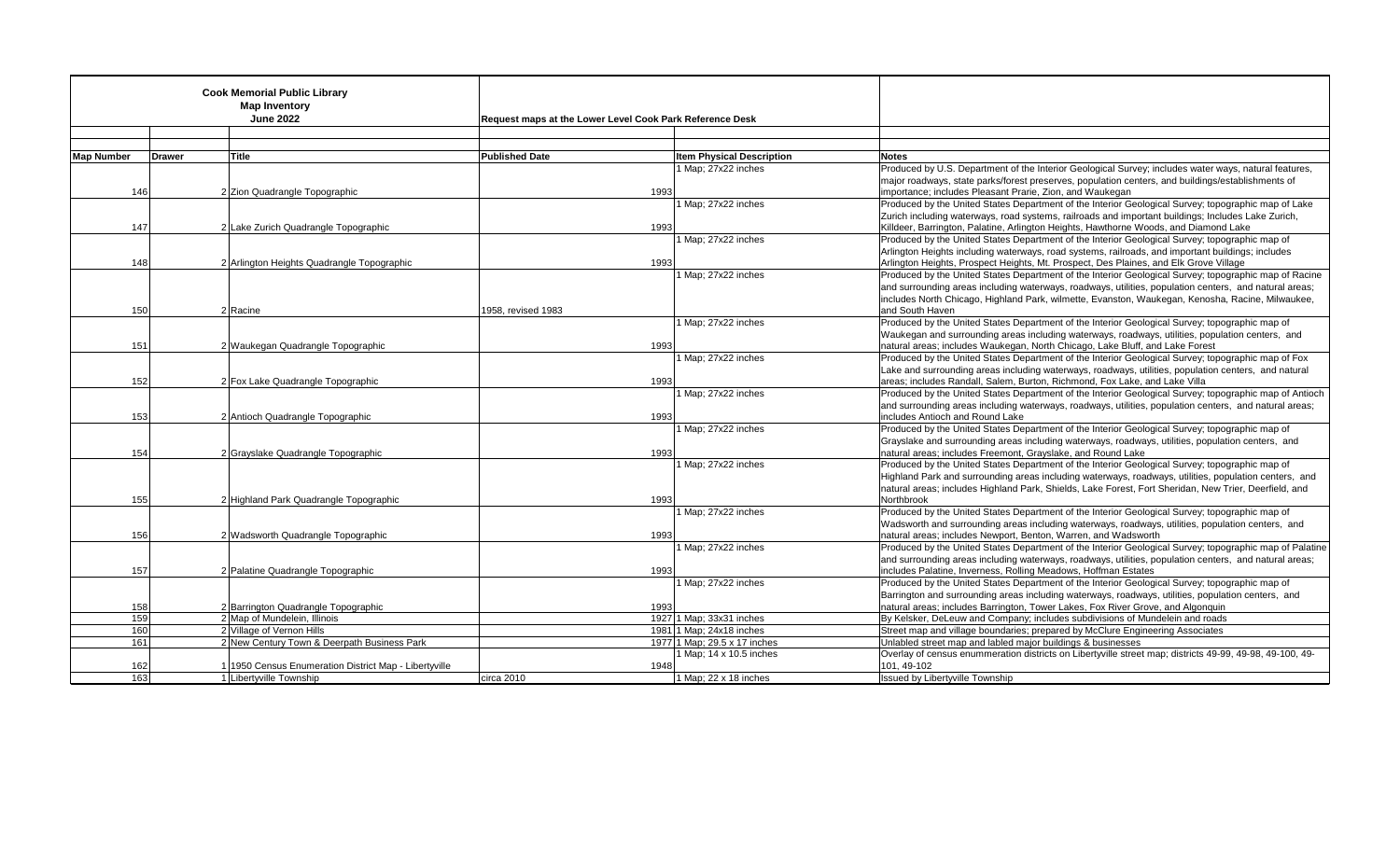|                   | <b>Cook Memorial Public Library</b><br><b>Map Inventory</b><br><b>June 2022</b>     | Request maps at the Lower Level Cook Park Reference Desk |                                  |                                                                                                                                                                                                                                                                                                                                                                                                                                                                                                                                                                                                                                                                                     |
|-------------------|-------------------------------------------------------------------------------------|----------------------------------------------------------|----------------------------------|-------------------------------------------------------------------------------------------------------------------------------------------------------------------------------------------------------------------------------------------------------------------------------------------------------------------------------------------------------------------------------------------------------------------------------------------------------------------------------------------------------------------------------------------------------------------------------------------------------------------------------------------------------------------------------------|
| <b>Map Number</b> | <b>Drawer</b><br><b>Title</b>                                                       | <b>Published Date</b>                                    | <b>Item Physical Description</b> | <b>Notes</b>                                                                                                                                                                                                                                                                                                                                                                                                                                                                                                                                                                                                                                                                        |
| 164               | 2 Lake County Atlas and Plat Book                                                   | 1974                                                     | Book of Maps: 14x15 inches       | Covers Antioch, Avon, Benton, Cuba, Deerfield, Ela, Freemont, Grant, Lake Villa, Libertyville, Newport,<br>Shields, Vernon, Warren, Wauconda, Waukegan, West Deerfield, and Zion; Includes Alphabetized Index<br>to Landowners, Alphabetized Index to Streets and Roads, Assessment Districts Map, Cities and Villages<br>Map, County Business Directory, County Government Directory, County Index, Facts about Land<br>Descriptions, Fire Protection Districts Map, General Highway Map, Junior College Districts Map, Library<br>Districts Map, Mosquito Abatement Districts Map, Park Ditricts Map, Projected Highway Map, Sanitary<br>Districts Map, and School Districts Map. |
| 165               | 2 Lake County Atlas and Plat Book                                                   | 1976                                                     | Book of Maps: 14x15 inches       | Covers Antioch, Avon, Benton, Cuba, Deerfield, Ela, Freemont, Grant, Lake Villa, Libertyville, Newport,<br>Shields, Vernon, Warren, Wauconda, Waukegan, West Deerfield, and Zion; Includes Alphabetized Index<br>to Landowners, Alphabetized Index to Streets and Roads, Assessment Districts Map, Cities and Villages<br>Map, County Business Directory, County Government Directory, County Index, Facts about Land<br>Descriptions, Fire Protection Districts Map, General Highway Map, Junior College Districts Map, Library<br>Districts Map, Mosquito Abatement Districts Map, Park Ditricts Map, Projected Highway Map, Sanitary<br>Districts Map, and School Districts Map. |
| 166               | 2 Lake County Atlas and Plat Book                                                   | 1978                                                     | Book of Maps: 14x15 inches       | Covers Antioch, Avon, Benton, Cuba, Deerfield, Ela, Freemont, Grant, Lake Villa, Libertyville, Newport,<br>Shields, Vernon, Warren, Wauconda, Waukegan, West Deerfield, and Zion; Includes Alphabetized Index<br>to Landowners, Alphabetized Index to Streets and Roads, Assessment Districts Map, Cities and Villages<br>Map, County Business Directory, County Government Directory, County Index, Facts about Land<br>Descriptions, Fire Protection Districts Map, General Highway Map, Junior College Districts Map, Library<br>Districts Map, Mosquito Abatement Districts Map, Park Ditricts Map, Projected Highway Map, Sanitary<br>Districts Map, and School Districts Map. |
| 167               | 2 Lake County Atlas and Plat Book                                                   | 1980                                                     | Book of Maps: 14x15 inches       | Covers Antioch, Avon, Benton, Cuba, Deerfield, Ela, Freemont, Grant, Lake Villa, Libertyville, Newport,<br>Shields, Vernon, Warren, Wauconda, Waukegan, West Deerfield, and Zion; Includes Alphabetized Index<br>to Landowners, Alphabetized Index to Streets and Roads, Assessment Districts Map, Cities and Villages<br>Map, County Business Directory, County Government Directory, County Index, Facts about Land<br>Descriptions, Fire Protection Districts Map, General Highway Map, Junior College Districts Map, Library<br>Districts Map, Mosquito Abatement Districts Map, Park Ditricts Map, Projected Highway Map, Sanitary<br>Districts Map, and School Districts Map. |
| 168               | 2 Lake County Atlas and Plat Book                                                   | 1986                                                     | Book of Maps: 14x15 inches       | Covers Antioch, Avon, Benton, Cuba, Deerfield, Ela, Freemont, Grant, Lake Villa, Libertyville, Newport,<br>Shields, Vernon, Warren, Wauconda, Waukegan, West Deerfield, and Zion; Includes Alphabetized Index<br>to Landowners, Alphabetized Index to Streets and Roads, Assessment Districts Map, Cities and Villages<br>Map, County Business Directory, County Government Directory, County Index, Facts about Land<br>Descriptions, Fire Protection Districts Map, General Highway Map, Junior College Districts Map, Library<br>Districts Map, Mosquito Abatement Districts Map, Park Ditricts Map, Projected Highway Map, Sanitary<br>Districts Map, and School Districts Map. |
| 169               | 1 Lake County Estate District                                                       | 1928                                                     | 1 map; 8.5x11 inches             | From the office of James Anderson, Co. Show large estate holdings by owner and also farm name.<br>Focused on Libertyville and Gurnee area                                                                                                                                                                                                                                                                                                                                                                                                                                                                                                                                           |
|                   |                                                                                     |                                                          | 1 map; 8.5x11 inches             | From the office of James Anderson, Co. Show large estate holdings by owner and also farm name. Lake<br>Zurich, Bannockburn, Highland Park on south, Wisconsin state line on north. West to Lake Zurich &<br>Milburn.                                                                                                                                                                                                                                                                                                                                                                                                                                                                |
| 170               | 2 Lake County Estate District of Country Homes                                      | c. 1928                                                  |                                  |                                                                                                                                                                                                                                                                                                                                                                                                                                                                                                                                                                                                                                                                                     |
| 171               | Mundelein Area attracts City Residents; Where Town<br>2 Families are Trying Farming | 1937                                                     | map; $6 \times 7.25$ inches      | Chicago Tribune, July 4, 1937, pB8. Accompanying article.                                                                                                                                                                                                                                                                                                                                                                                                                                                                                                                                                                                                                           |
| 172               | 1 Where Live Chicago's Landed Gentry                                                | 1928                                                     | map; 6.75 x 9.25 inches          | Chicago Tribune, March 4, 1928 pB1. Focus on Gurnee to Half Day (north-south) and Libertyville to Lake<br>Michigan (west-east).                                                                                                                                                                                                                                                                                                                                                                                                                                                                                                                                                     |